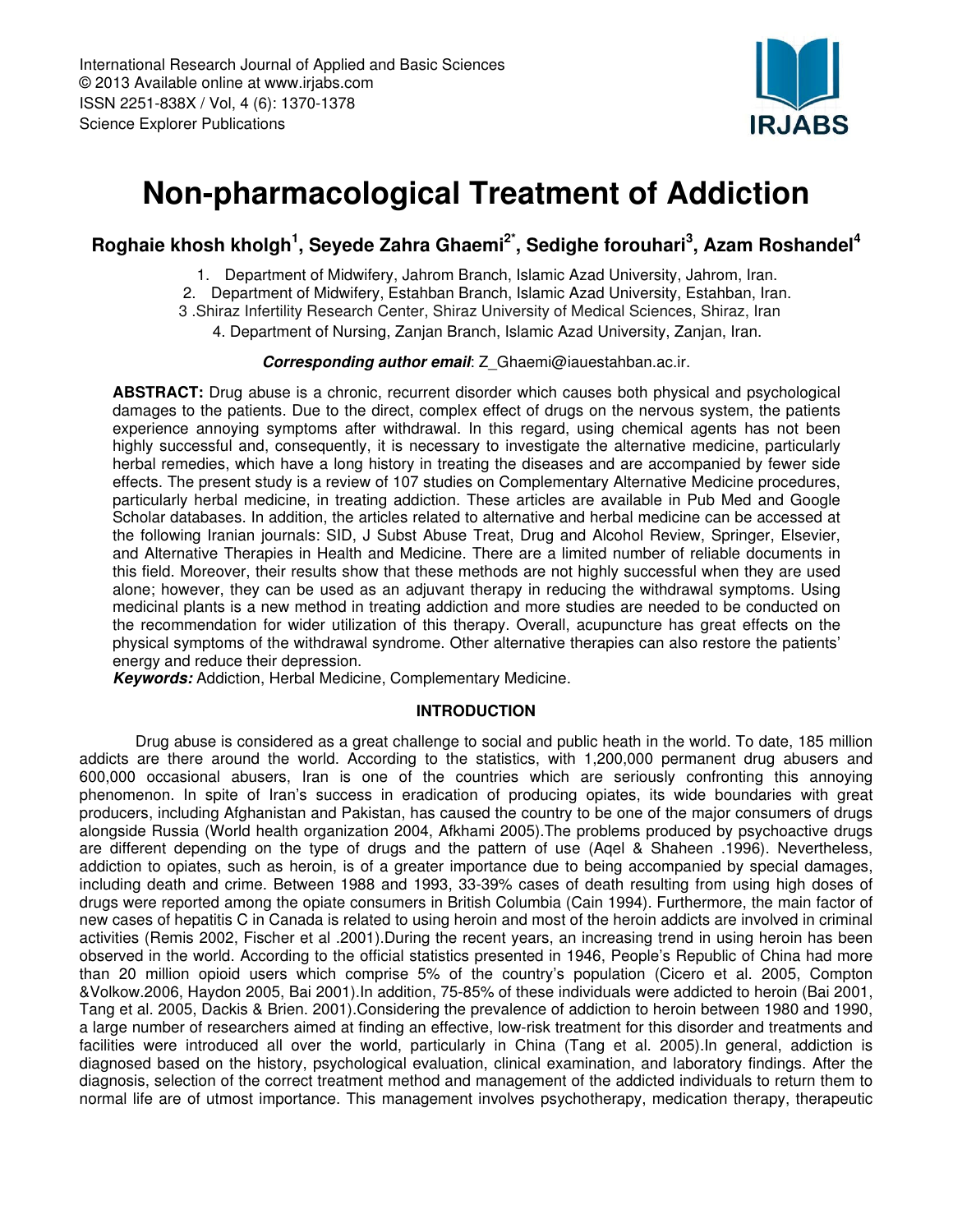engagement, and body reconstruction. In fact, addiction is a psychological disorder which is accompanied by physical dependence. Also, due to the direct effect of the drugs on the brain, addiction is considered as a recurrent disorder (Dackis & Brien. 2001, Di Chiara 1999). Moreover, addiction leads to empowerment of the behavioral patterns which result in involuntary consumption of drugs and, consequently, affect controlling the brain as well as the behavior (Gerdeman et al.2003). Such complex mechanism has caused most of the treatment methods for addiction not to be effective and the possibility of using drugs to be there even years after withdrawal (Zarrindast & Mousa-Ahmadi .1999, Izedi 2004). Furthermore, most of the individuals who plan to quit addiction, suffer from several psychological disorders which increases the complexity of the issue (Volkow & Li .2005, French et al.2000, Mark ea al.2001). In the middle of the 20<sup>th</sup> century, treating addiction was based on the psychological treatment methods; so that the individuals who referred for treatment returned to normal life with more energy (Aqel &Shaheen .1996, Miller 1990).Nowadays, the chemical agents which are available to the addicts have considerable side effects which have caused problems in the addicts' acceptance of these medicines (John 1998). Thus, alternative medicine was introduced as a common treatment method in the recent half century and has been utilized for treating various symptoms and disorders. Although only a limited number of studies have been conducted on alternative medicine, the individuals' belief in its effectiveness has led to its high acceptance. Various studies have reported that 30-50% of the adults in industrial countries use the alternative medicine in order to prevent or treat the diseases (Peniston & Kulkosky.1998). Studies have also shown that at the end of the 1800s, the health specialists made use of the alternative medicine for treating the addicts for the first time. These researchers believed that saline and electric tub were useful for treating the individuals who were addicted to heroin (Morgan 1981). In Iran, most of the studies conducted on addiction have focused on using the chemical agents and cognitive-behavioral interventions. However, herbal remedies have been welcomed by the people through the recent years. Considering the tendency toward the herbal remedies and the wide activities of the herbal shops which mostly do not have license for work, scientific and executive unions have been paying more attention to the alternative medicine recently (Najafi 2005, Lau et al.2001). Alternative medicine includes herbal treatment, as one of its major components, meditation, acupuncture, etc. (Brewington et al.1994). The present study aims to investigate non-chemical methods for treating addiction.

#### METHOD

 The present study is a review of 107 studies on Complementary Alternative Medicine (CAM) procedures, particularly herbal medicine, in treating addiction. These articles are available in Pub Med and Google Scholar databases. In addition, the articles related to alternative and herbal medicine can be accessed at the following Iranian journals: SID, Elsevier, J Subs Abuse Treat, Drug and Alcohol Review, Springer, and Alternative Therapies in Health and Medicine. These studies mostly involve medicinal plants, acupuncture, electro acupuncture, and other treatments, such as biofeedback, hypnosis, yoga, meditation, relaxation, Restricted Environmental Stimulation (REST), and aromatherapy, which are mostly being investigated. There are a limited number of randomized controlled clinical trials or accurate studies for a systematic investigation. Therefore, the researchers used the classified structure of the National Center for Complementary and Alternative Medicine (NCCAM) in order to report the available findings .NCCAM in the U.S. national institute of health has classified CAM into 5 categories: All medical systems, such as homeopathy, naturopathic medicine, Ayurveda, and traditional Chinese medicine, including acupuncture and acupressure.

 Based on the biological methods, such as using vegetables, specific diets, special micronutrients, vitamins, minerals, and other food supplements.

 Energy medicine which is of two types: A. treatment based on bioelectromagnetics; i.e., using energy in uncommon electromagnetic fields; for instance Tran cranial Magnetic Stimulation (TSM), and B. Bio field treatment which is affected by the energy field which apparently penetrates into the human body. Magnetic treatments include Qigong, Reiki, and therapeutic touch.

 The methods which are based on the body and mind, including meditation, yoga, spiritual therapy, art, music therapy, and biofeedback.

 Medical manipulation techniques, such as massage therapy and vertebral column manipulation. To date, a lot of CAM-based treatment interventions are not approved by the physicians because their clinical effects have not been completely confirmed. Therefore, it is quite necessary to investigate the effect of these interventions before recommending them to the patients. The present study also aimed to investigate various CAM treatments in drug abuse disorders and, at the same time, present evidences for their effectiveness.

#### **RESULTS**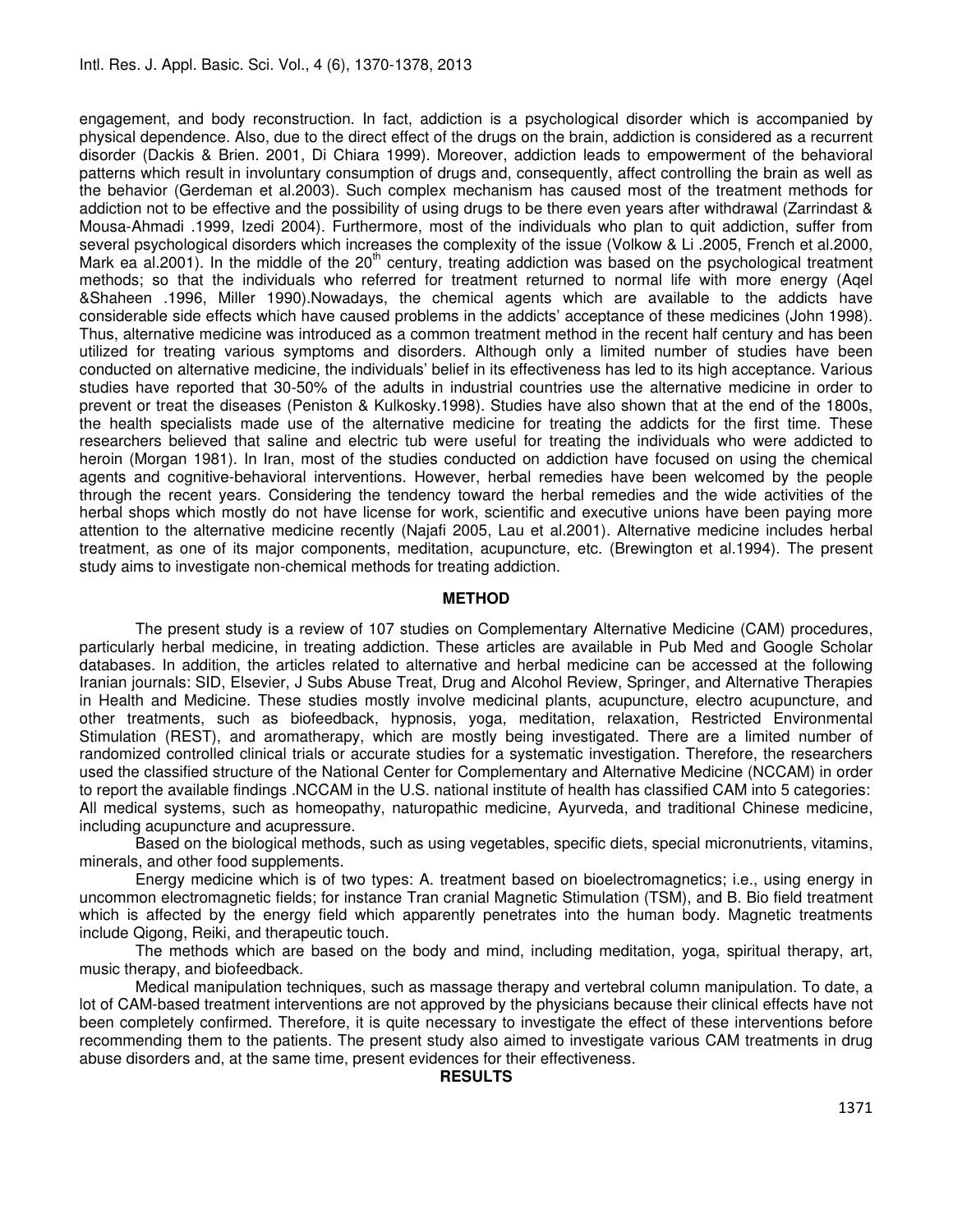#### Medicinal plants

 Medicinal plants are considered as one of the first treatment methods in alternative and Chinese medicine. On the contrary to the western medicine which prescribes a particular medication for a specific disease, in the traditional Chinese medicine, disease represents the body's imbalance or disharmony with the environment. The traditional Chinese medicine aims to help the patients as well as the organs which are under pressure. In fact, Chinese researchers have emphasized this treatment approach for a long time. Between 1840 and 1952, a large number of Chinese addicts received the traditional Chinese plants and were detoxified; however, later on it was revealed that many of these drugs included opium (Simpson 1990). Afterwards, some guidelines were approved based on the researches conducted on the issue according to which, Food and Drug Administration of China inhibited using opium containing drugs in addiction treatment centers. Based on the new guidelines, using the following 10 drugs was allowed and considered beneficent in treatment of addiction: Gancao, Poria, Yanhusuo, Danggui, Renshen, Huangqi, Baizhu, Suanzaoren, Yuanzhi, and Yangjinhua (Min 2007).Considering the categorization of Chinese medicine which is based on a unique theory, strengthens health through vital energy, and removes the effect of the toxic materials, these plants are effective in treatment of addiction through a wide range of functions. These plants have different mechanisms, including empowerment, improvement of blood circulation, elimination of blood stasis, removal of excess heat from the body, and peace of mind. Such plants are also used in order to remove the acute withdrawal syndrome which is similar to the conditions experienced at the beginning stages of a disease and is accompanied by symptoms, such as feeling cold, fever, headache, runny nose, and cough.

 Some studies have shown that treating the addiction to opiates using Chinese herbal medicine has fewer side effects and is comparable with clonidine (Tang ET AL.2007, Xu et al.2002, Xu et al.2000, Wang et al.2004).

 Islamic medicine has also introduced medications in this regard. For instance, Nigella Satvia which is from the passion flower family and known all over the world is considered to have various advantages in the Islamic medicine. In a hadith, prophet Mohammad (PBUH) has stated that Nigella Satvia is a cure to every pain except for death (Aqel & Shaheen .1996). Nigella Satvia oil contains carboxyl polymer of thymoquinne (Akhtar &Riffat .1991). Moreover, this plant is able to block the calcium channel and reduce the neuronal activity in the peripheral tissues. In a study which was conducted by Sangi in Karachi between 2003 and 2005, 500 mg Nigella Satvia was orally given to 50 men who were addicted to opioid 3 times a day. These subjects were followed up for 12 days regarding the acute phase of addiction and then for 12 weeks regarding the withdrawal syndrome. The study results showed the effectiveness of this medicine in long-term management of the opioids. The results also showed that not only the plant was effective in treating the addiction, but it also played a major role in treating the infections and weaknesses which are among the main causes of pain after addiction. It should be mentioned that no side effects were detected in these patients. Overall, Nigella Satvia is an anti-allergic, antibacterial, sympatholytic medicine, has nutritional characteristics, is rich in amino acids, and can be an appropriate medicine for treating the symptoms of the withdrawal syndrome (Sangi et al. 2008, Nutt 1996).In the Iranian and Islamic medicine, medicinal plants have a special position in the people's culture and beliefs and treatment of addiction using herbal medicine has been greatly welcomed by the people. The recognized treatments which have symptomatic treatment effects in this regard include Berberine in Berberis which is the inhibitor of the calcium channel and eliminates tachycardia in the withdrawal phase. This plant also reduces diarrhea and nausea by weakening the sympathetic system and decreases the stimulation symptoms because of its anticonvulsant and anti-spasm effects. Another medicine is Valerian which reduces insomnia and agitation and its higher doses are effective in treatment of tension and spasm. Valerian applies its effect through release of Gamma Aminobutryc Acid (GABA) on the brain surfaces (Takese et al.1993, Akhondzadah et al.2001, Gerhard et al.1996, Santos et al.1994, Rahimi - Movaghar et al.2008).

 One other effective medicine is passion flower which is a woody, hairy, climbing plant and has sedative as well as anti-anxiety effects. This plant is used as tincture and due to its characteristics, can be used as an adjuvant agent to clonidine (Bradley 1995, Bregner 1995, Bruneton 1995, British Herbal Medicine Association 1996). Nikzad et al. conducted a double-blind study on passion flower in Iran and divided 65 individuals who had referred for addiction treatment to clonidine + passion flower and clonidine + placebo groups. These subjects underwent treatment for 14 days and the results showed that although both protocols affected the symptoms of the withdrawal syndrome, the effects on the physical symptoms started quite faster in the first group (Nikzad 2002).

 Papaver rheas' L is another medicinal plant whose extract is effective in treatment of morphinedependence and its prescription has no effects on induction of dependence. Similar to morphine, this plant has anti-pain, hypnotic, and anti-diarrhea features and applies its effect through opioid, dopamine, benzodiazepine, and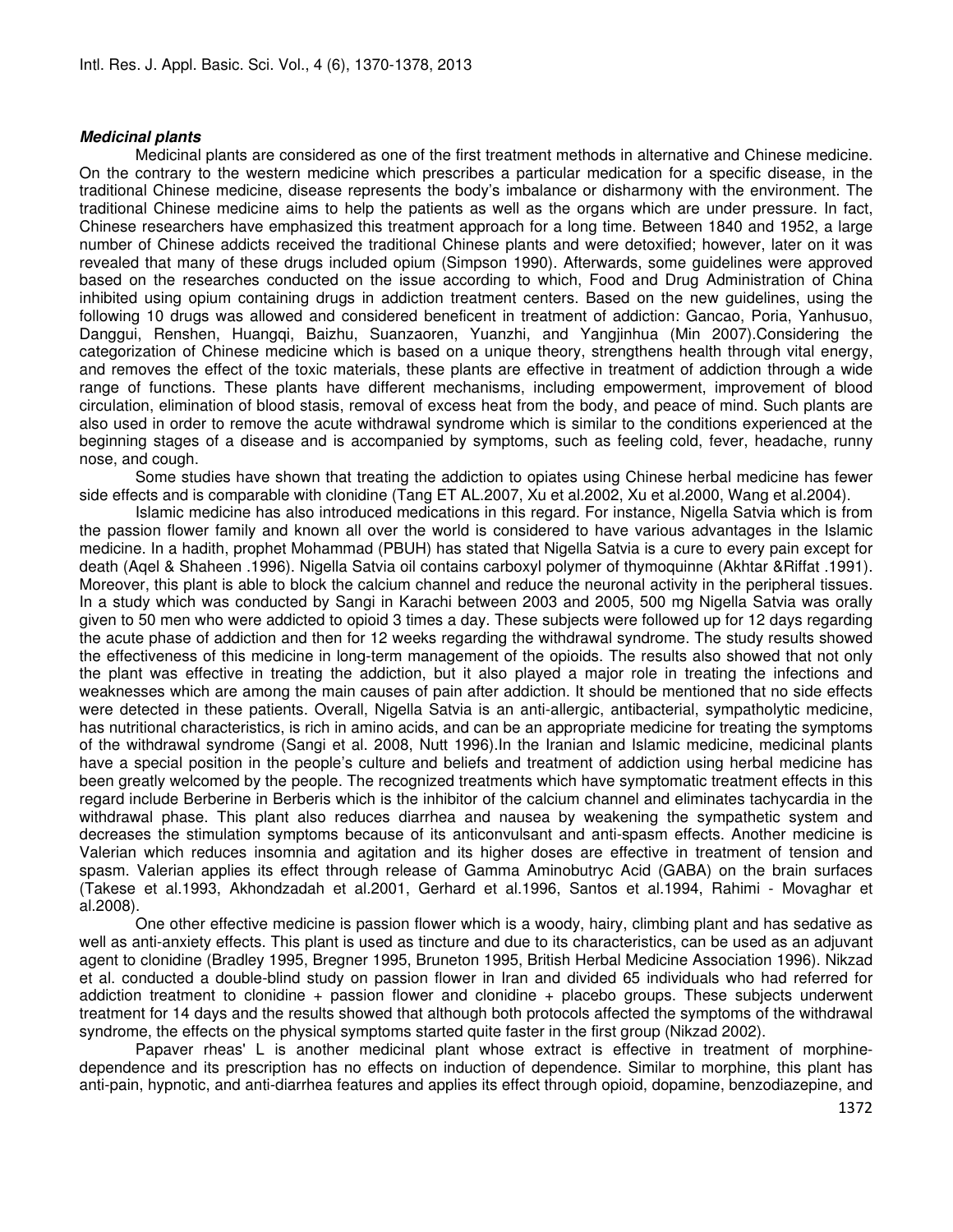cholinergic neurotransmitters (Pourmotabbed et al.2004). Also, Papaver somniferum is sometimes used and its dosage is reduced little by little in order to help the individuals (Razavi 2005). Nonetheless, it should be noted that in spite of the utilization of medicinal plants for a long period of time, using herbal products in treatment of addiction is rather a novel phenomenon and most of the studies on this issue are still being conducted on animal models (Lau et al .2001).

 Chamomile includes the active ingredient "bisabolol" and the flavonoid material with similar effects to benzodiazepine. It also has anti-anxiety as well as anti-spasm effects. Esmaeeli conducted a study on the withdrawal symptoms in male rats in Qazvin University of Medical Sciences, Qazvin, Iran and showed that injection of 10, 20, and 30 mg/kg chamomile extract can reduce chronic as well as acute withdrawal symptoms (McKay & Blumberg .2006, Esmaili et al.2008).

 Peganum harmala has alkaloids with harmaline being the most important one. This material is the antagonist of serotonin and inhibitor of monoamine oxidase and eliminates some of the withdrawal symptoms. This plant seems to apply its effects through influencing the opioid circuits and receptors as well as the limbic system and autonomic nervous system in the brain stem. Khalili et al. performed a study in order to investigate the effect of this medicine on morphine withdrawal symptoms in male rats and revealed the effectiveness of oral administration of peganum harmala powder in reducing the incidence of the withdrawal symptoms (Mahmodian et al.2002, Khalili et al .2011, Arshad et al.2008, Frenois et al .2005, Chang et al.2009).Carum Copticcum is another medicinal plant which has been investigated in this regard. This plant has the active ingredient "thymol" which has anti-nausea, anti-spasm, diuretic, and antiseptic effects, reduces fever, decreases the blood cholesterol, and sedates spasm. This active ingredient can activate each of the paths involved by narcotics, including the limbic system, spinal paths, intermediate nucleus of the thalamus, gelatinous substance of the spinal cord, and autonomic nervous system. In the study conducted by Jafari on the withdrawal symptoms in male rats in Qazvin, Iran, 10% extract of Carum Copticcum revealed to be as effective as methadone in treatment of the withdrawal symptoms (Jaffari et al.2004, Agrewala 1986, Mukerhas et al .1967, Balba 1973, Zargari 1997, Kenzie &George .1985, Paterson et al.1983, Anthony & Bertram .1996, Jafari et al.2005).Datura also has anti-pain and anti-inflammatory effects because of containing hyoscine and scopolamine. In addition, its anti-cholinergic effects can reduce the incidence of the withdrawal symptoms. These materials apply their effects through the limbic system as well as the neuronal circuits influencing the autonomic system. Khalili et al. used this plant in male rats and demonstrated that it reduced the withdrawal symptoms, particularly diarrhea and bruxism , Schulman & Bolton .1998, Miraldi et al.2001, Smith &Lane .1984, Smith et al.1984).

 Reviewing the studies shows that using medicinal plants has been highly effective in controlling the withdrawal symptoms; however, their optimum effect is revealed in case they are accompanied by psycho-social interventions (Rahimi et al.2008). As the studies showed, the main challenge in using medicinal plants as an important component of the alternative medicine is the lack of sufficient information. Moreover, their potential harmfulness and lack of access to appropriate medical centers are other concerning issues of using this treatment approach all around the world (Pourmotabbed et al .2004, Razavi 2005, Tang & Hao .2007).

 Furthermore, it should be mentioned that some herbal medicines contain opium which can lead to drug abuse. In a study which was conducted on 29 addicted men referring to the treatment centers in India between 2003 and 2009 and aimed to determine the opium or opium-like features of the medicinal plants, the subjects had averagely started the treatment after 3.3 years and used two opium containing medicines named Kamini and Barshasha. The findings of that study showed that Kamini included 23 mg opium in each 100 mg and each 160 g of Barshasha included 694 mg opium. Among the study participants, 8.82% had experienced side effects, 5 had become dependent on the plants, and most of them had experienced the withdrawal symptoms after disruption of the medicine; of course, these complications were quite less than those of the medical agents. Overall, further studies are needed to be conducted in order to make sure of the effectiveness of the medicinal plants (Debasish et al.2010).

#### Acupuncture and Electro acupuncture

 Acupuncture is one of the major components of the traditional Chinese medicine as well as alternative medicine. This method which is performed using thin, silver needles can be done either in the form of manual acupuncture or electro acupuncture. Acupuncture was utilized as an analgesic and is being used in order to reduce the withdrawal symptoms in the recent 3 decades (Kong et al.2005, Shi et al.2006). Treatment by acupuncture is based on the stimulation of the peripheral nerves for sending messages to the brain to increase the secretion and release of endorphins and change the regulation of other hormones, such as prolactin, oxytocin, thyroid hormones, corticosteroid, and insulin (Steiner et al .1982).In 1972, Wen, a neurosurgeon in Hong Kong, for the first time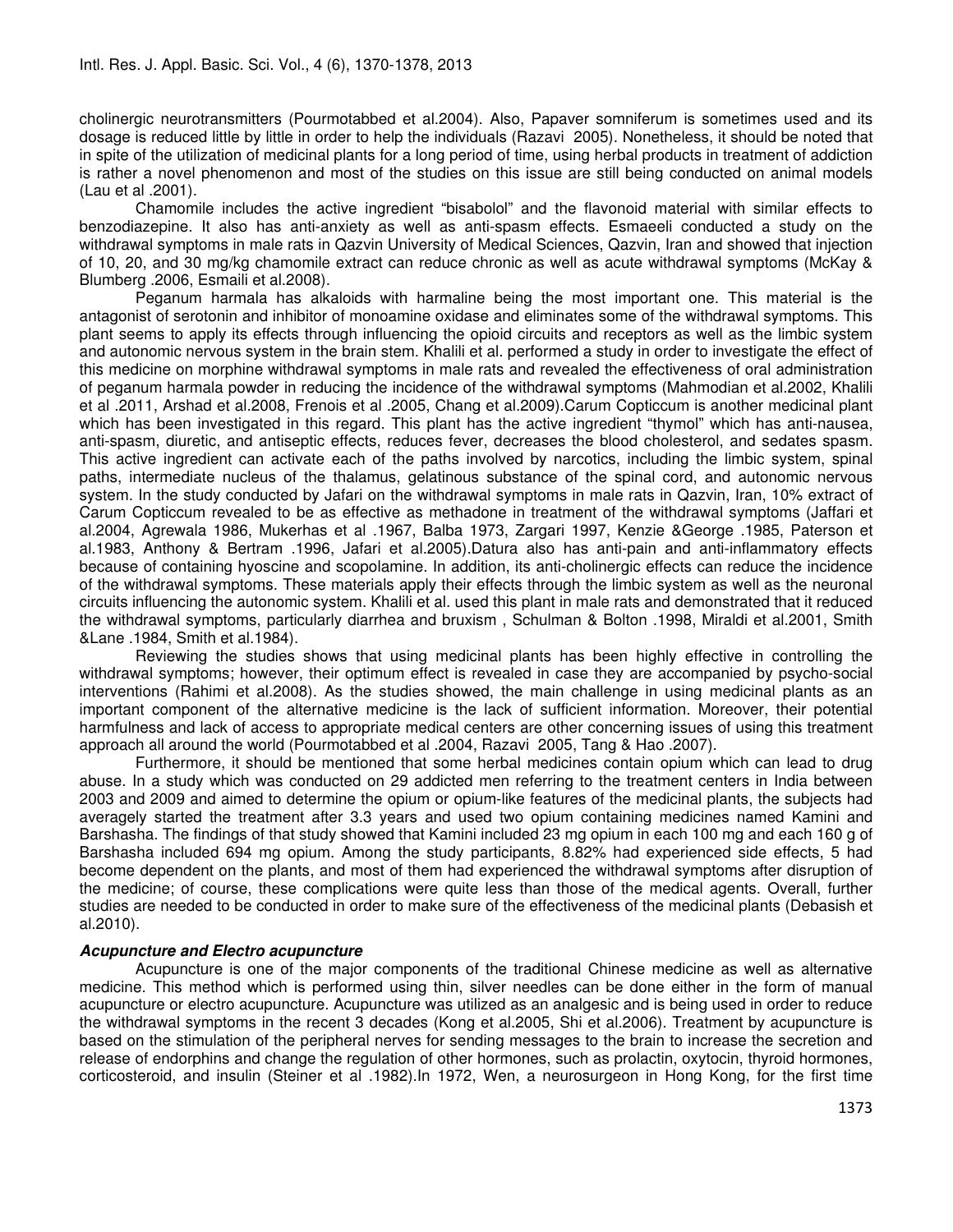utilized acupuncture for treatment of addiction in a patient who had referred for neurosurgery and had been abusing drugs for 5 years. In doing so, he placed the needles in the right hand (SI3, IL4) and arm (TB9, EH4) and two needles in the right ear (brain stem) and used electrical stimulation (Steiner et al .1982, Cui et al .2008, Wen 1977, Wen 1979). Nevertheless, according to the studies carried out by Smith, the head of U.S. international acupuncture organization, in New York, two modifications were applied to this method. First, acupuncture was performed only on 5 bilateral points on the ear. Besides, electrical stimulation did not seem to increase the effectiveness of the treatment and both manual and electro acupuncture were believed to enhance the production and release of endogenous opioids in the central nervous system. This mew method was used as the standard acupuncture therapy for years and had appealing results (Smith & Khan .1988, Culliton &Kiresuk .1996, Rockville 2003, Han 2003, Han 2004). However, the technical problems occurring while working with the addicts, such as breaking of the needles, would result in stress and caused the researchers to make use of metal needles containing adhesive electrodes on the acupuncture points. This method which was invented by Han was not less effective than electro acupuncture. In this method, a pair of stimulants is placed on IL4 (at the back of the right hand) and another on the opposite point; i.e., on the palm of the right or the left hand (IL4, P-8). Then, one other pair of electrodes is located on and at the back of the forearm and a flow of 2 Hz is conducted for 3 seconds. This stimulation has been shown to produce the 4 opioids in the central nervous system and be effective in reducing the withdrawal symptoms (Wang et al .1992, Han &Wang .1992, Zhong et al .2006).Overall, similar to the herbal medicines, acupuncture is mostly utilized for the symptoms of the withdrawal syndrome. Some treatment centers believe that acupuncture is only effective in treatment of mild to average addiction and several studies have reported the effectiveness of acupuncture alone in the withdrawal syndrome (Tang et al .2007). Montazeri et al. conducted a study on 40 adult males who were addicted to opioids in 2002 and showed that this method could reduce the intensity of the withdrawal symptoms (Jordan 2006, Montazeri et al . 2002). Yet, Wen et al used standard acupuncture for 220 addicts to heroin who were dealing with the withdrawal syndrome. They divided the patients into two groups receiving either standard acupuncture or lofexidine hydrochloride and the treatment outcome was investigated by monitoring the withdrawal symptoms. The study results showed acupuncture as a desirable, quick treatment method for the withdrawal symptoms (Wen et al .2005).According to the studies and documents, although most of the physicians are against acupuncture due to the lack of sufficient evidence for its effectiveness, they prefer this treatment approach more than the other methods of alternative medicine (Astin et al .1998).

#### Other treatments

Biofeedback was used by Penilston for treating addiction disorders and became known with his own name. This method of alternative medicine assumes that acute or chronic drug abuse leads to a considerable change in the brainwaves which can be identified through qualitative electroencephalography (Peniston & Kulkosky .1998). In this approach, independent feedback from hearing is employed by closed eyes and using two low-frequency waves of alpha and theta and a condition similar to hypnosis is created (Sokhadze et al .2008, Scott et al .2005). Alphawave biofeedback was used by Kamiya in treating the addiction to opiates (Nowlis & Kamiya .1970). Moreover, Saxby conducted an experimental study on 14 patients and showed that alpha-theta biofeedback could reduce the tendency for drug abuse as well as the depression and stress mean scores (Saxby & Peniston .1995).The combination of biofeedback and relaxation was also revealed to increase the brain control in adults (Sharp et al .1997). Nevertheless, various results have been obtained regarding the treatment effects of biofeedback on addiction and, consequently, the effectiveness of this treatment approach is questionable (Behere et al .2009).

 Hypnosis or magnetic treatment has been used for treatment of psychological as well as psychophysiological disorders since past. This method is performed through relaxation and mental exercise and although the patient is conscious in this method, s/he can respond to the stimulation. Hypnosis decreases the sympathetic activity, leads to consumption of oxygen and removal of Co2, reduces the blood pressure and heartbeat, and increases some types of brainwaves. In spite of the limited number of reports on the effectiveness of hypnosis in addiction treatment, no controlled study was found in this field and it seems that this method alone is not effective in treating addiction and may strengthen the effect of other treatments (96, Spiegel et al .1998, Haxby 1995).

 Another component of the alternative medicine is yoga which involves both physical and mental exercise and has been used for supplying the patients' energy for thousand years. The 70-year studies have shown that yoga can change the cardio-pulmonary function, blood pressure, and brainwaves and, as a result, might be effective in treatment of addiction (96). In a quasi-experimental study which was conducted on two 12-patient groups, the subjects were divided into a control and a yoga intervention group. The participants of the intervention group took part in three 60-minute yoga sessions for 5 weeks and the results showed that the intervention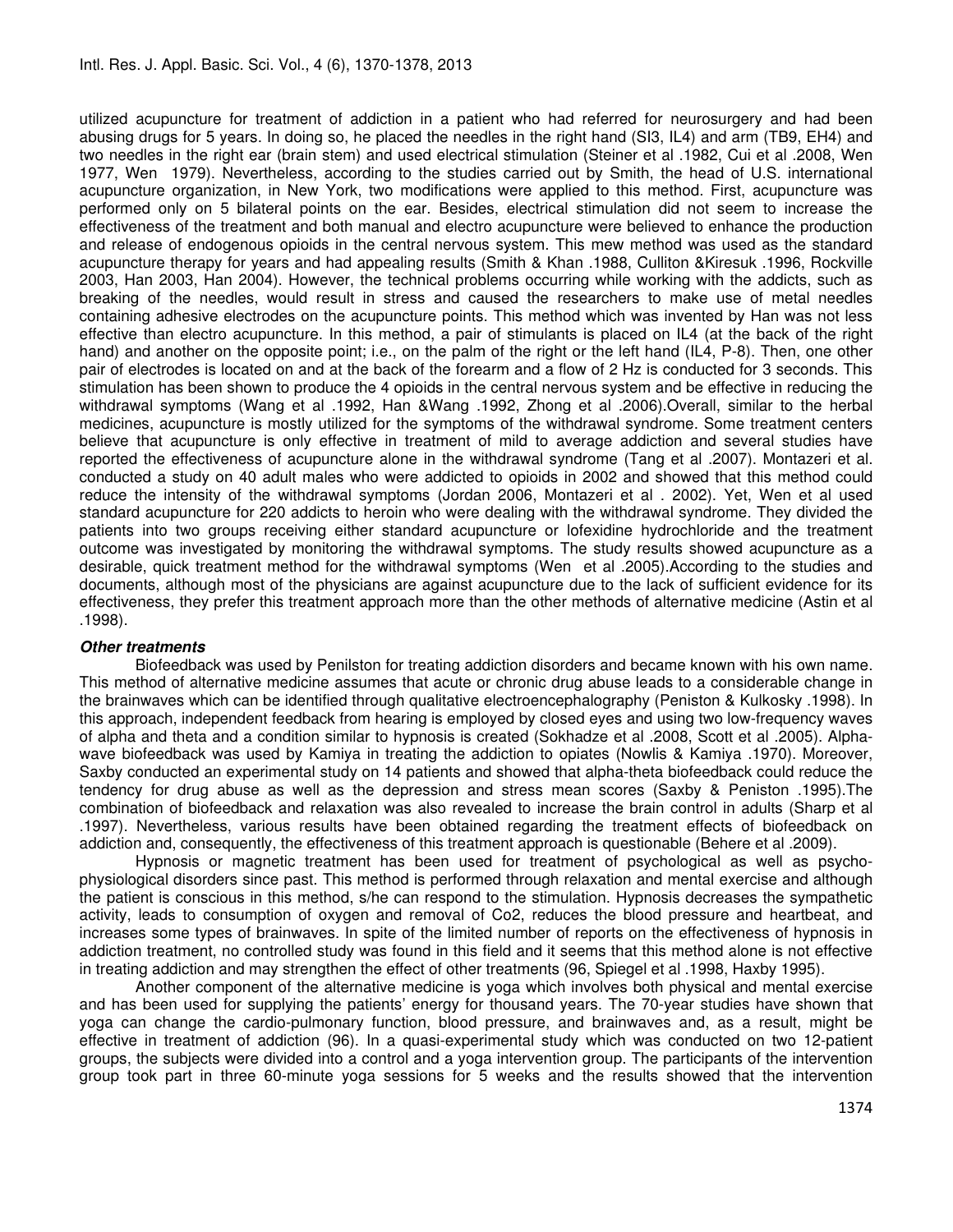significantly reduced the stress and depression after the withdrawal (Mina Marefat et al .2011). Logically speaking, yoga is similar to biofeedback and has no identified effects on quitting the opiates; however, it can be used as an adjuvant therapy for decreasing the symptoms of the withdrawal syndrome, particularly the psychological ones such as depression (Shaffer & LaSalvia .1997).

 Meditation is the simplified form of yoga and was established in the U.S. in 1960 (96). Meditation is based on the philosophy that chronic stresses occur due to insufficient and ineffective responses to stress and, eventually, lead to Lack of homeostasis and incidence of diseases. Drug abuse also aims at reaching homeostasis. Yet, meditation is considered as another way for establishing homeostasis by reducing agitation, increasing serotonin, and decreasing cortisol. Moreover, it is believed to reduce stress and anxiety after withdrawal alongside the other treatment methods (Walton & Levitsky. 1995). Chen conducted a study by using Qigong relaxation technique, which is a combination of relaxation, breathing, and imagination, in 2010. The findings of the study showed that this technique could reduce the stress, desire for drugs, and withdrawal symptoms and, as a result, improve the treatment outcomes by managing the patients' stress (Chen et al .2010).

 Relaxation which is among the meditation techniques has a lot of problems for investigation and has not been well evaluated in the studies conducted on the issue. Although this method seems to reduce stress, it cannot treat addiction and reduce drug abuse by itself (Holder et al .2007).

 Restricted Environmental Stimulation (REST) is another method which has been studied since 1970. In this method, the patient is located in a bed placed in a room with adjusted light and temperature for 12-24 hours and has access to food and restroom. Studies have shown that this method leads to biochemical changes, such as reduction of plasma and urinary cortisol, rennin, aldosterone, and blood pressure, and increases the alpha waves as well as the secretion of beta-endorphins. Overall, REST seems to be effective when accompanied by other treatments (Borrie 2003, Barabasz et al .1986).

 Homeopathy is based on the stimulation of the patients' immune system. This method believes that in case an agent which causes the incidence of disease symptoms in a healthy individual's body is prescribed for a patient with similar symptoms, it will cure his/her disease. There are evidences that homeopathy was used in the U.S. and Europe for treating drug abuse; however, no controlled studies on the effect of homeopathy on treating opiate abuse have been published in medical journals. Of course, in the study which was conducted using opium on 14 alcoholic patients with average dependence duration of 15 years, this method was revealed to be effective in disruption and reduction of alcohol dependence (Adler et al .2012).

 Suggestions have also been made regarding aromatherapy, or using aromatic plant oils, in addiction treatment; however, no information is available on the effectiveness of this treatment approach (96).

 In 1990, U.S. Food and Drug Administration announced that addiction treatment would be more effective by improving the quality of nutrition through consumption of supplements and nutrition education. Moreover, great nutritional deficiencies have been reported in the addicts, which should be eliminated through appropriate nutrition (Behere et al .2009). Nonetheless, neither the relationship between nutritional disorders and addiction has been completely accepted, nor a special food supplement has been considered effective in treatment of addiction (Biery et al .2001).

#### **CONCLUSION**

 Addiction is a disease which has multifaceted impacts on the patients' body, mind, and nervous system and this has resulted in failure of most of the treatment methods for addiction.

 Herbal medicine, as one of the main components of alternative medicine, has a long history in treatment of diseases and the majority of people have tendency to use such medications. However, due to the lack of information, there are a lot of questions which have not been answered by the physicians yet and because of the novelty of this treatment method in treating addiction, this lack of information is more evident. On the contrary to the chemical drugs whose dosage, consumption instruction, and side effects are identified through animal studies, no reliable controlled experiments have been conducted on herbal medicine. In addition, although the majority of people think that herbal medications are quite harmless, it seems logical that at least taking impermissible dosages of these medications will cause problems for the patients. Of course, wider researches are required in order to determine the side effects of herbal medicines. Furthermore, lack of reliable service providing centers and selling mixtures of unknown compounds as herbal medicine by uninformed sellers and profiteers have caused a great challenge in this regard. The study conducted by Rahimi Movaghar in Iran showed that 85% of the herbal shops made attempts to treat addiction, 91% of their compounds included diphenoxylate, and 58% of the medications they prescribed contained at least one opioid compound (Rahimi et al .2008). This confirms the necessity to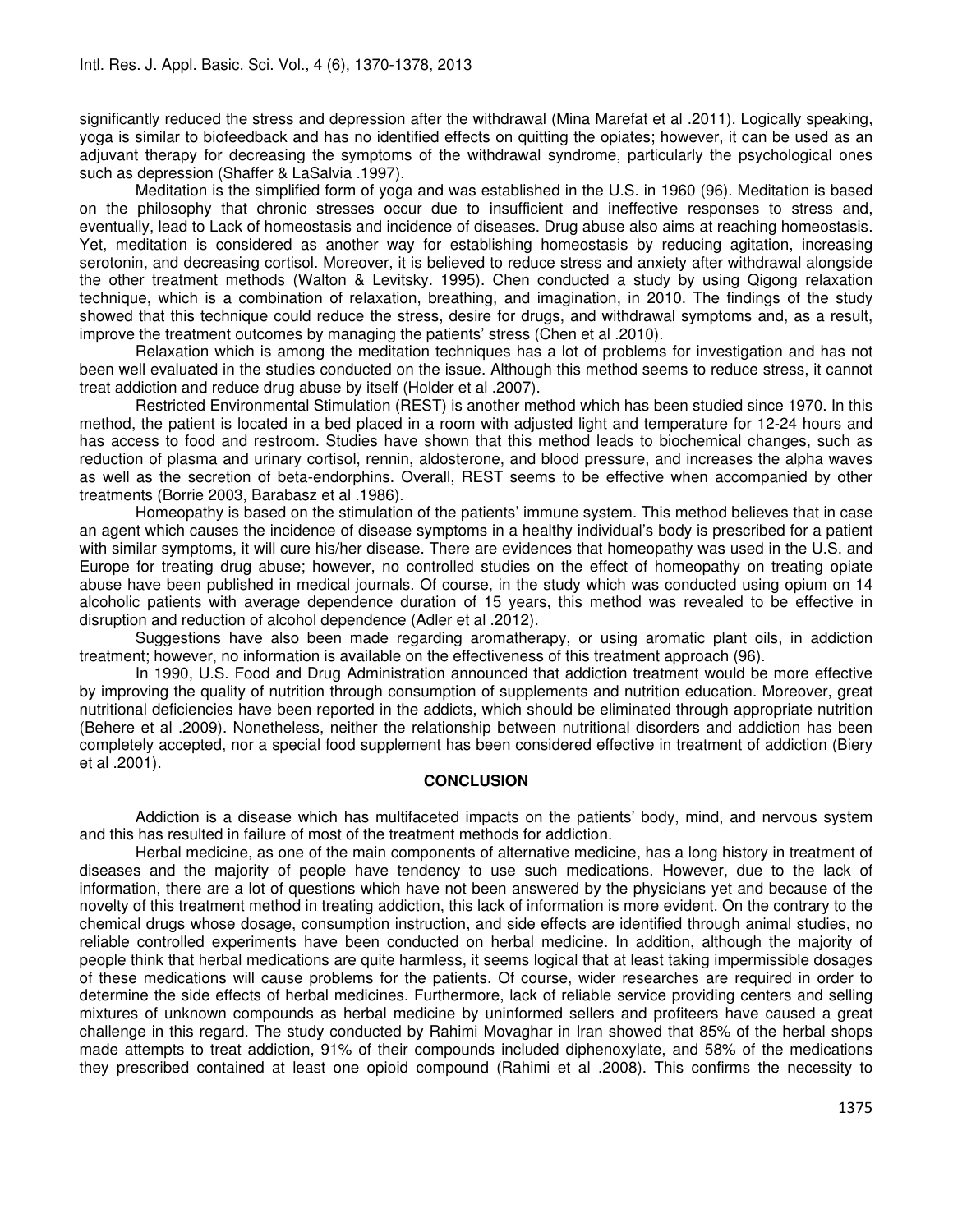conduct more studies on the effectiveness and safety of herbal medicines, as the main component of alternative medicine.

 Acupuncture, as the recognized, widely used method of alternative medicine, has had the highest acceptance among the physicians (Astin et al .1998). On the contrary to interference of uninformed individuals in herbal medication, since acupuncture is performed by trained specialists, there is little possibility of interference of non-specialists and profiteers. Moreover, as shown by the review studies, acupuncture involves a more scientific and logical process which can justify the preference of this method by the physicians.

 Other treatment methods of alternative medicine are also relatively safe from non-specialists and profiteers. However, their usage in treatment of addiction is being investigated and they, alone, do not seem to be effective in addiction treatment. Of course, further studies are needed to be conducted on the issue. After all, alongside other treatments, alternative medicine can decrease the patients' stress and increase their energy and, consequently, reduce the withdrawal symptoms.

#### **REFRENCES**

Adler UC, Padula A, Cesar A, Adler MS. 2012. Homeopathic potencies of Opium in alcohol dependence: exploratory open-label study. Int J High Dilution Res 11(38);19-24.

Afkhami A. 2005. From publishing to harm reduction: resecularization of addiction in cotemporary Iran.194-198.

Agrewala JN.1986. Effect of feeding carum copticum seeds on serum lipids highdensity lipoproteins and serum cholestrol. Indian J Med Res 83; 93-95.

Akhondzadah S, Naghavi HR,Vazirian R, et al. 2001. Passionflower in the treatment of generalized anxiety: a pilot double-blind randomized controlled trial with oxazepam. J clin Pharm Ther 26 (5); 363- 367.

- Akhtar MS, Riffat S.1991. Field trial of saussurea lappa roots against nematodes and Nigella sativa seeds against cestodes in children. J Pak Med Asso 41(8);185–187.
- Alternative Medicine: expanding medical horizons: a report to the national insitutes of health on alternative medical systems and practices in the United States. Chantilly, Virginia: Prepared under the auspices of the Workshop on Alternative Medicine.1994; 14-16: 1992.

Anthony J, Bertram G.1996. Examination and broad review pharmacology. 4<sup>th</sup> edition, 5:181-195.

 Aqel M, Shaheen R. 1996. Effects of the volatile oil of nigella sativa seeds on the uterine smooth muscle of rat and guinea pig ileum. J Ethnopharmacol 52(1); 23-26.

- Arshad N, Zitterl-Eglsee K, Hasnain S, Hess M.2008.Effect of Peganum harmala or its betacarboline alkaloids on certain antibiotic resistant strains of bacteria and protozoa from poultry. Phytother Res 22(11); 1533-1538.
- Astin JA, Marie A, Pelletier KR, Hansen H, Haskell WL.1998. A review of the ncorporation of complementary and alternative medicine by mainstream physicians. Arch Intern Med 158; 2303-2310.

Bai YT. 2001.The anti-opium campaign movement in the early 1950s. CPC History 10: 38-41.

- Balba SL.1973. The votalile oil from fruits of carum copticum at different stages of growth. Journal of planta medical 312; 23-24.
- Barabasz AF, Baer L, Heehan DV, Barabasz M .1986. A three-year follow-up of hypnosis and restricted environmental stimulation therapy for smoking. International Journal of Clinical & Experimental Hypnosis 34(3); 169-181.
- Behere R, Muralidharan K, Benegal V.2009.Complementary and alternative medicine in the treatment of substance use disorders-a review of the evidence.Drug and Alcohol Review 28(3); 292–300.
- Biery JR, Williford JH, McMullen EA .2001. Alcohol craving in rehabilitation: assess,ment of nutrition therapy. Journal of the American Dietetic Association 91(4); 463- 466.
- Borrie RA. 2003. The use of restricted environmental stimulation therapy in treating addictive behaviors. International Journal of the Addictions 25(7); 995-1015.
- Bradley P.R.1995. British herbal compendium. British Herbal Medicine Association 1;12-23.
- Bregner P.1995. Passionflower. Medical Herbalism 7(1); 14-26.
- Brewington V, Smith M, Lipton D.1994.Acupuncture as a detoxification treatment: an analysis of controlled research. Journal of Substance Abuse Treatment 11(4); 289-307.
- British herbal pharmacopeia exter.1996. British Herbal Medicine Association.
- Bruneton J.1995. Pharmacognosy. Phytochemistry medical plants. Paris: Lavoisier Publishing.
- Cain J. 1994.Report of the task force into illicit narcotic overdose deaths in British Columbia. Victoria: Ministry of Attorney General.

 Chang CW, Poteet E , Schetz JA , Gumus ZH , Weinstein H .2009. Towards a quantitative representation of the cell signaling mechanisms of hallucinogens: measurement and mathematical modeling of 5- HT1 A and 5-HT2A receptor-mediated ERK1/2 activation.Neuropharmacology 56(1);213-225.

Chapple J.1993.Long-term recovery from alcoholism. Recent Advances in Addictive Disorders 16(1); 177-178.

Chen KW, Comerford A, Shinnik P, Ziedonis DM. 2010.Introducting qigong meditation into residental addiction treatment: a pilot study where gender makes a diffrence. J Altern Complement Med 16(8); 875-882.

Cicero TJ, Inciardi JA, Munoz A.2005. Trends in abuse of OxyContin and other opioid analgesics in the United States: 2002-2004. J Pain 6(10); 662-672.

Compton W, Volkow N.2006. Major increases in opioid analgesic abuse in the United States: concerns and strategies. Drug Alcohol Depend, 81(2); 103-107.

Cui C, Wu LZ, Luo F.2008. Acupuncture for the treatment of drug addiction. Springer Science:Business Media 33(10); 2013–2022 .

Culliton P, Kiresuk T .1996.Overview of substance abuse acupuncture treatment research. Journal of Alternative and Complementary Medicine 2(1);149-159.

Dackis CA, O'Brien CP. 2001. Cocaine dependence: A disease of the brain's reward centers. Journal of Substance Abuse Treatment 21(3); 111–117.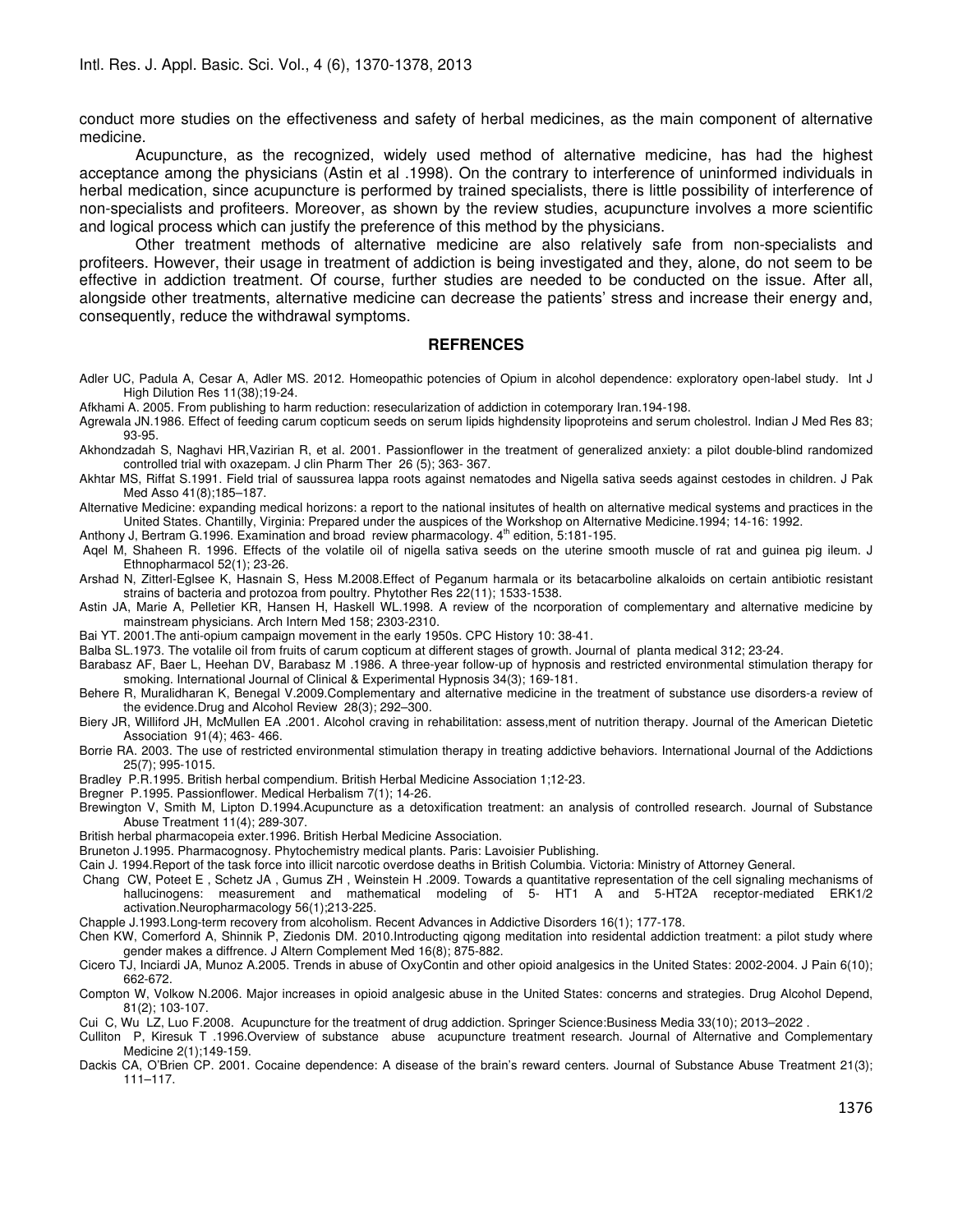- Debasish B, Navendu G, Partha P, Surendra K. 2010. Herbal medicines: perfect garb for opioid abuse? A case series from India. The American Journal on Addictions 20(2); 174 - 175.
- Di Chiara G.1999. Drug addiction as dopamine-dependent associative learning disorder. European Journal of Pharmacology 375(3); 13–30.

Esmaili M, Honarvaran F, Kesmati M, Hashemi H, Jafari , Abasi A.2008.The effeect of Chamomile extract on morphine withdrawal in mice . Journal of Qazvin Universit. Eleven years 2;125-129.

Fischer B, Medved W, Kirst M.2001.Illicit opiates and crime: results of an untreated user cohort study in Toronto. Can J Crim 43; 197-217.

French M, McGeary KA, Chitwood D, McCoy CB. 2000. Hronic illicit drug use, health services utilization and the cost of medical care. Social Science & Medicine, 50: 1703-1713.

Frenois F, Stinus L, Di Blasi F, Cador M, Le Moine C.2005.A specific limbic circuit underlies opiate withdrawal memories. J Neurosci 25(6); 1366-1374.

Gerdeman GL, Partridge JG, Lupica CR, Lovinger DM.2003. It could be habit forming: Drugs of abuse and striatal synaptic plasticity. TRENDS in Neurosciences 26(4); 184–192.

Gerhard U, Linnenbrink N, Georghiadou C, et al .1996. Vigilance decreasing effects of 2 plant-derived sedatives. Schweiz Rundsch Med Prax 5(15); 473-481.

Han JS, Wang Q.1992. Mobilization of specific neuropeptides by peripheral stimulation of different frequencies. News Physiol Sci 7(4); 176 - 180.

Han JS.2003. Acupuncture: neuropeptide release produced by electrical stimulation of different frequencies. Trends Neurosci 1(26);17–22.

Han JS.2004. Acupuncture and endorphins. Neurosci Lett 361(3); 258 -261.

Haxby D.1995. Treatment of nicotine dependence. American Journal of Health-System Pharmacy 52(3); 265-281.

Haydon E, Rehm J, Fischer B .2005. Prescription drug abuse in Canada and the diversion of prescription drugs into the illicit drug market. Can J Public Health 96; 459-461.

Holder H, Longabaugh R, Miller W, Rubonis A.2007.The cost effectiveness of treatment for alcoholism: a first approximation. Journal of Studies on Alcohol 52(6); 517-540.

Izedi L. 2004. Comparison of anti anxiety effect of hydoralchohlic chamomile extract in two different models of anxiety in male and female adult mice. Master's thesis of university of medicine sience chamran.

- Jafari H, Shahidi M, Miri R, Gharebaghi R, Yadegari S.2005.Effects of aqueous trachyspermum coptium extract on Withdrawal syndrome in rats. Journal of Medicinal Plants 12;235-245.
- Jaffari H, Shahidi M, Miri SR, et al.2004. Effects of Trachyspermum copticum L. on Morphine's withdrawal syndrome signs in rats. Journal of Medicinal Plants 12(3); 15-20.

John A, Ariane M, Kenneth R, Erik H, William L.1998. Of complementary and Alternative Medicine by Mainstream Physicians. Arch Intern Med 158; 2303-2310.

Jordan JB. 2006. Acupancture treatment for opiate addiction: a systematic review. Elsevier 30 ;309-314.

Kenzie L, George E.1985.Pharmacological advance in addiction treatment. The international journal of the addiction 20(687); 845-867.

Khalili M , Ghosian M , Niknam A.2011. The comparison of oral drug peganum harmala seeds by metdone on the quantity of withdrawal syndrome behavioral in rats. Modares Journal of Medical Sciences: Pathology of life 13(1); 65-75.

 Kong J, Fufa DT, Gerber AG, Rosman IS, Vangel MG, Gracely RH, et al. 2005. Psychophysical outcomes from a randomized pilot study of manual, electro, and sham acupuncture treatment on experimentally induced thermal pain. J Pain 6(1); 55 - 64.

Lau CW, Yao XQ, Chen ZY .2001. Cardiovascular Actions of Berberine. Cardiovascular Drug Reviews 19 (3); 224- 234.

 Mahmodian M, Jalilpour H, Salehian P. 2002.Toxicity of Peganum harmala: Review and a Case Report. Iranian J Pharmacology & Therapeutics 1(1);1- 4.

Mark TL, Woody G, Juday T, Kleber HD.2001.The economic costs of heroin addiction in the United States. Drug &Alcohol Dependence 61(2); 195–206.

Mckay DL, Blumberg JB.2006. A review of the bioactivity and potential health benefits of chamomile tea. Phytother Res 20(7);519-530.

Miller WR.1990. Spirituality: the silent dimension in addiction research. Drug and Alcohol Review 9; 259-266.

Min X, Lee DT , Jinhua X, Wenjun D, Li C, Bin D. et al.2007. A datebase on treating drug addiction with traditional chinese medicine. Addiction 102;282-288.

Mina Marefat M, Peymanzad H, Alikhajeh Y.2011. The study of the effects of yoga exercises on addicts' depression and anxiety in rehabilitation period. Elsevier 30;1494 - 1498.

Miraldi E, Masti A, Ferri S.2001. Barni Comparini I. Distriution of hyoscyamine and scopolamine in Datura stramonium. Fitoterapia 72(6); 644- 648.

Montazeri K, Frahnakian M, Saghaei M .2002.The effect of acupancture on the acute withdrawal symptoms from rapid opiate detoxification. Acta naesthesiologica Sinica 40(4); 173-177.

Morgan HW.1981. Drugs in America: a social history, 1800-1980. Syracuse: Syracuse University Press.

Mukerhas A, Chavan SR, Bhagwager S.1967.Prelimarypharmacological screening of the total oil essential oil and glycosidial fraction from carum copticum. India J Med Res 55(9); 1003-1006.

Najafi A. 2005.The prohibition of selling medicines for drug treatment by sellers of medicinal herbs. Quarterly Journal of Darmangar 5; 44-52.

Nikzad S, Hosaini H, Khazaeli A, Akhondzade S. 2002. Passiflora incarnata in the treatment of opiate withdrawal passion: A randomized double blind study. Journal of Medicine Plants 1; 63-69.

Nowlis DP, Kamiya J.1970.The control of electroencephalograhic alpha rhythms through auditory feedback and the associated mental activity. Psychophysiology 6(4); 476- 484.

Nutt DJ.1996. Addiction: brain mechanisms and their treatment implications. Lancet 347;31–36.

Paterson SJ, Robson LE, Kosterlitz HZ.1983.Classification of opioid raceptos. Br Med Bull 33-39.

Peniston EG, Kulkosky PJ.1998.Alpha-theta brainwave training and beta endorphin levels in alcoholics. Alcoholism Clinical and Experimental Research 51(5); 271–279.

Pourmotabbed A, Rostamian B ,Manouchehri G, et al.2004.Effects of papaver rhoeas extract on naloxone-induced jumping behavior and diarrhea in morphine-dependent mice. Journal of Medicinal Plants 12(3); 21-28.

Rahimi Movaghar A, Khastoo G, Fekri M, Akhondzadeh SH.2008.Treatment of addiction by medicinal herbs sellers in Tehran. Hakim Research Journal 11(3); 11- 19.